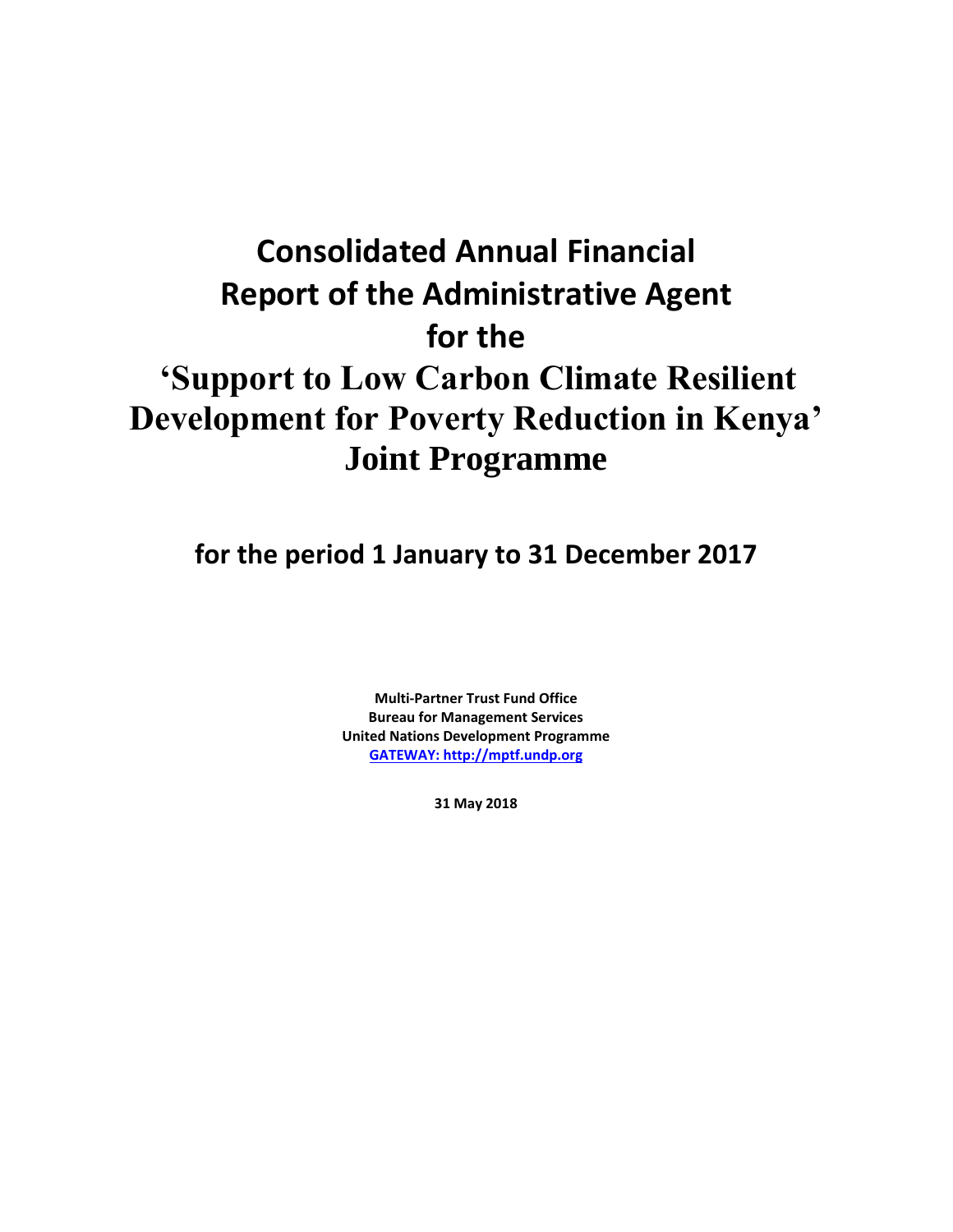JP KENYA LOW CARB CLIMATE DEVT CONSOLIDATED ANNUAL FINANCIAL REPORT **2017**

# **PARTICIPATING ORGANIZATIONS CONTRIBUTORS**



International Labour Organization

United Nations





Department for International Development (DFID)



Development Programme



United Nations Environment Programme



United Nations Educational, Scientific and Cultural Programme



UN Centre for Human Settlements Programme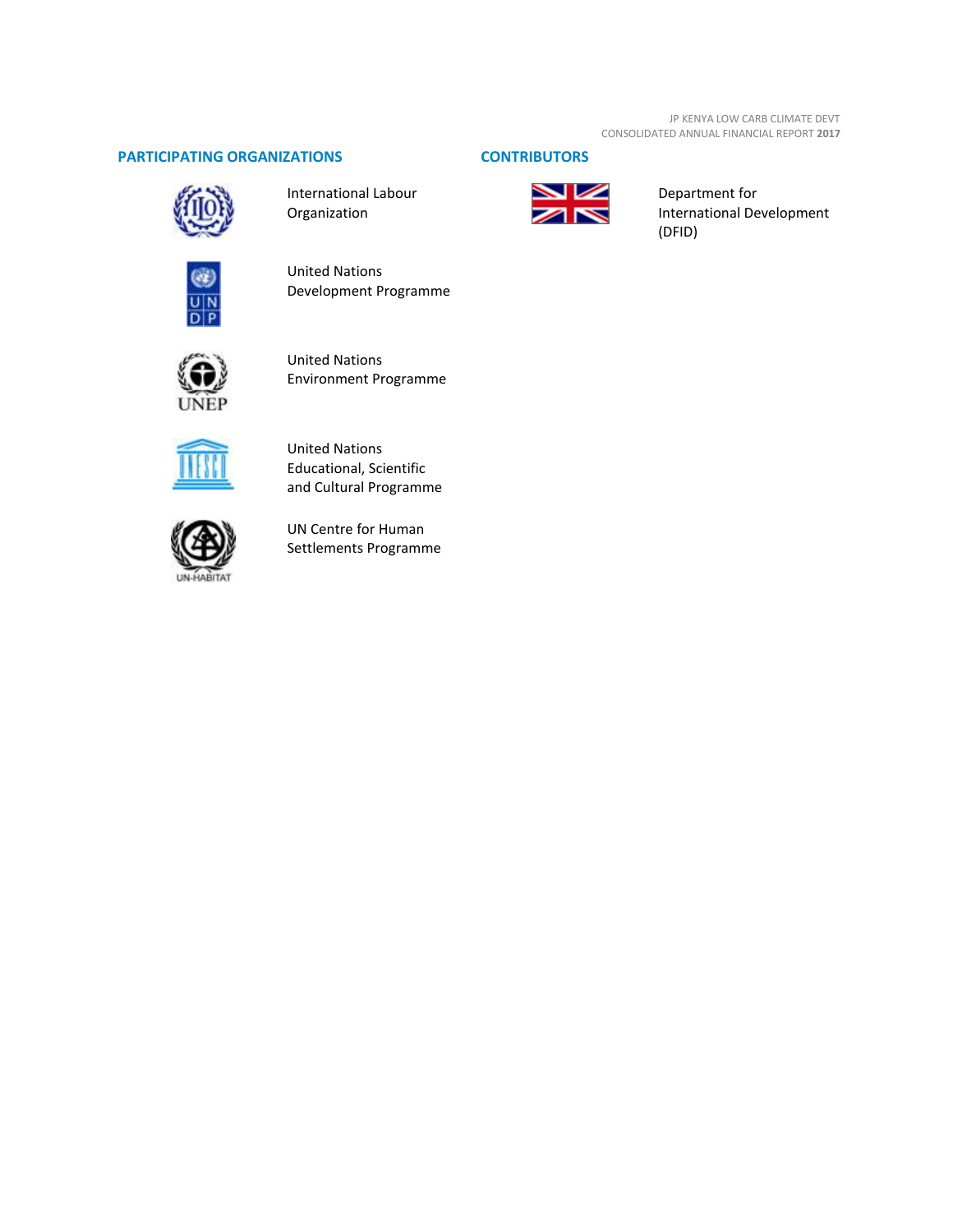Amount approved by the Steering Committee for a project/programme.

# **Approved Project/Programme**

A project/programme including budget, etc., that is approved by the Steering Committee for fund allocation purposes.

# **Contributor Commitment**

Amount(s) committed by a donor to a Fund in a signed Standard Administrative Arrangement with the UNDP Multi-Partner Trust Fund Office (MPTF Office), in its capacity as the Administrative Agent. A commitment may be paid or pending payment.

#### **Contributor Deposit**

Cash deposit received by the MPTF Office for the Fund from a contributor in accordance with a signed Standard Administrative Arrangement.

# **Delivery Rate**

The percentage of funds that have been utilized, calculated by comparing expenditures reported by a Participating Organization against the 'net funded amount'.

# **Indirect Support Costs**

A general cost that cannot be directly related to any particular programme or activity of the Participating Organizations. UNDG policy establishes a fixed indirect cost rate of 7% of programmable costs.

#### **Net Funded Amount**

Amount transferred to a Participating Organization less any refunds transferred back to the MPTF Office by a Participating Organization.

# **Participating Organization**

A UN Organization or other inter-governmental Organization that is an implementing partner in a Fund, as represented by signing a Memorandum of Understanding (MOU) with the MPTF Office for a particular Fund.

# **Project Expenditure**

The sum of expenses and/or expenditure reported by all Participating Organizations for a Fund irrespective of which basis of accounting each Participating Organization follows for donor reporting.

# **Project Financial Closure**

A project or programme is considered financially closed when all financial obligations of an operationally completed project or programme have been settled, and no further financial charges may be incurred.

# **Project Operational Closure**

A project or programme is considered operationally closed when all programmatic activities for which Participating Organization(s) received funding have been completed.

# **Project Start Date**

Date of transfer of first instalment from the MPTF Office to the Participating Organization.

# **Total Approved Budget**

This represents the cumulative amount of allocations approved by the Steering Committee.

## **US Dollar Amount**

The financial data in the report is recorded in US Dollars and due to rounding off of numbers, the totals may not add up.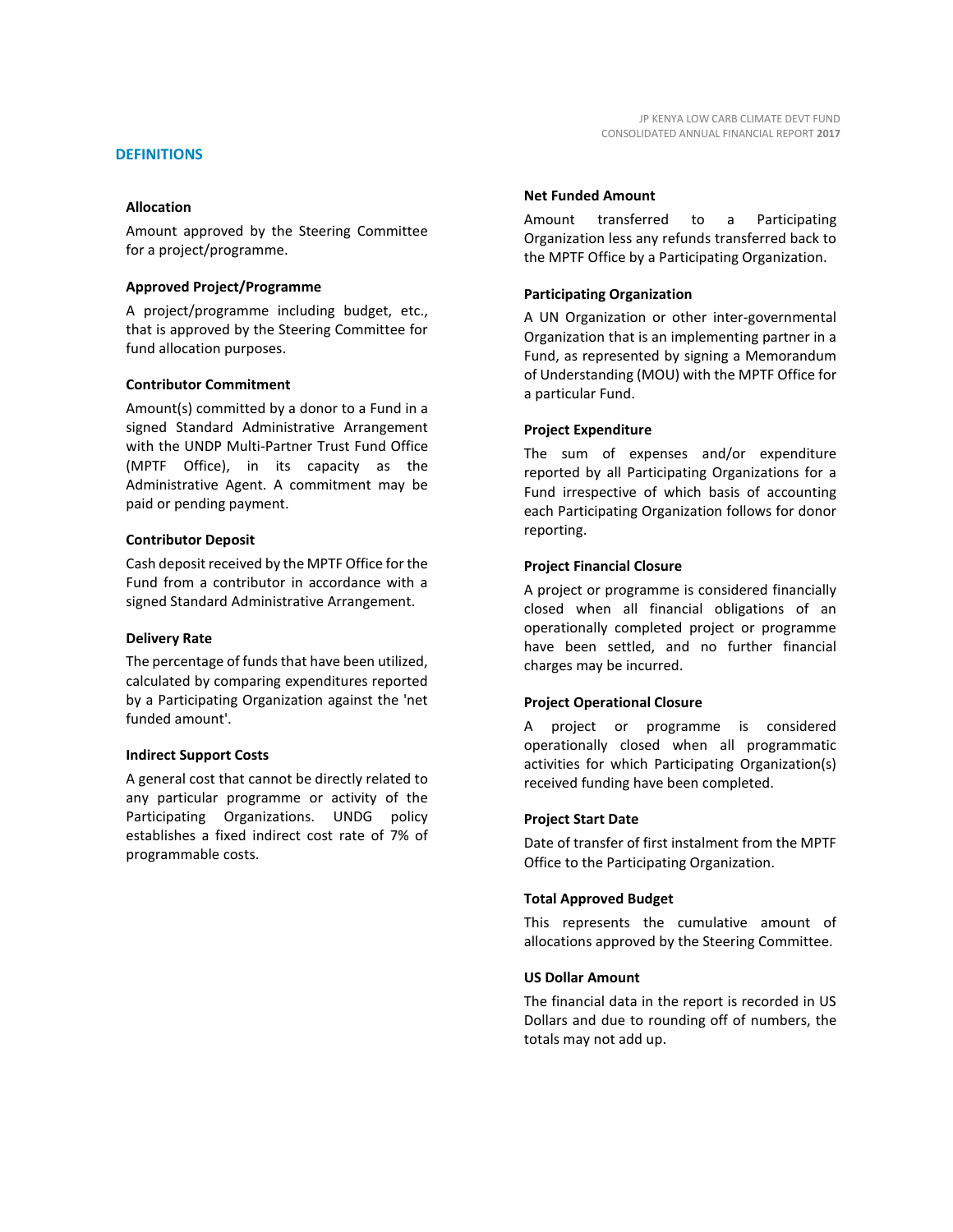#### JP KENYA LOW CARB CLIMATE DEVT CONSOLIDATED ANNUAL FINANCIAL REPORT 2017

# **TABLE OF CONTENTS**

| Introduction 1 1 |  |
|------------------|--|
|                  |  |
|                  |  |
|                  |  |
|                  |  |
|                  |  |
|                  |  |
|                  |  |
|                  |  |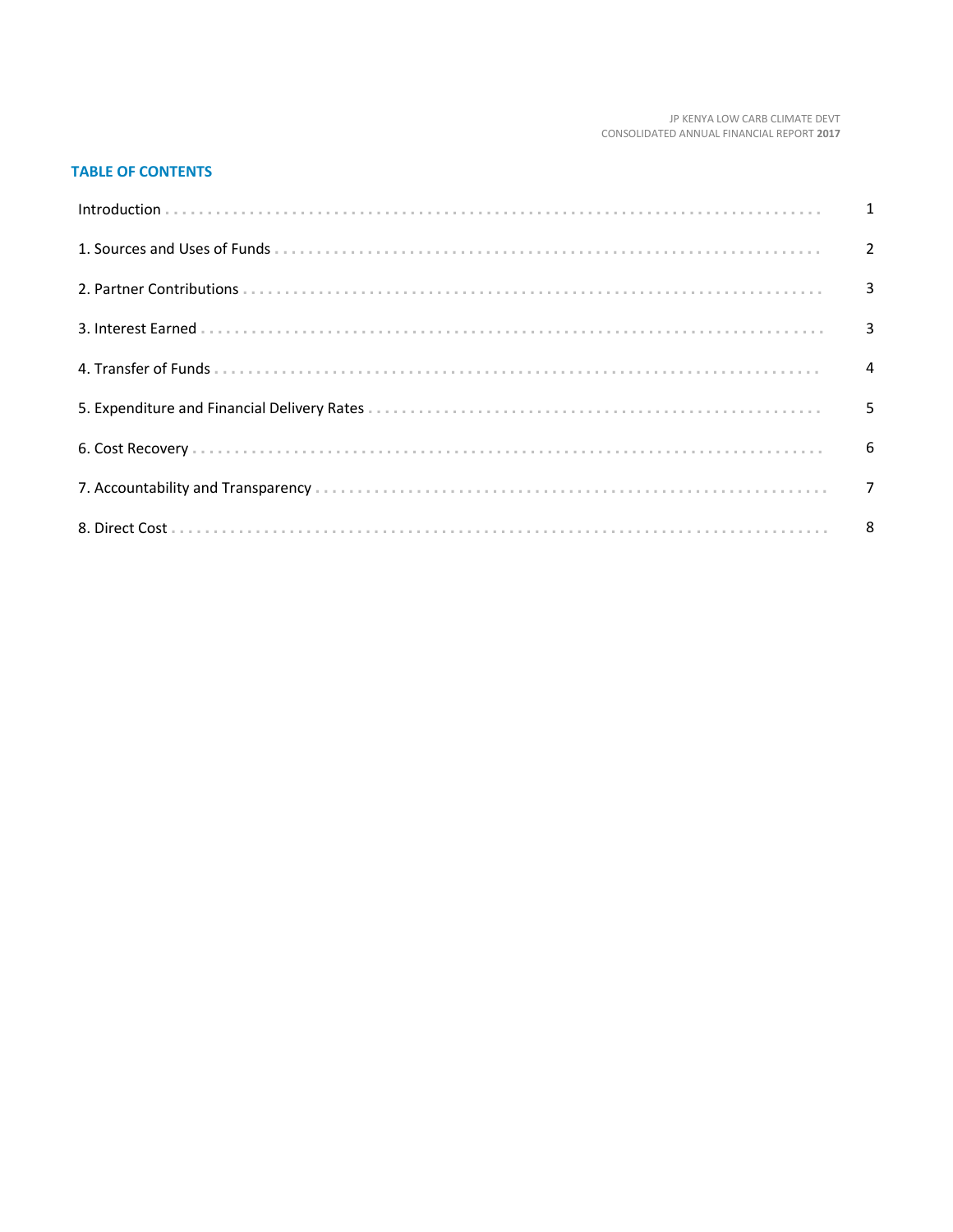## **INTRODUCTION**

This Consolidated Annual Financial Report of the 'Support to Low Carbon Climate Resilient Development for Poverty Reduction in Kenya' is prepared by the United Nations Development Programme (UNDP) Multi-Partner Trust Fund Office (MPTF Office) in fulfillment of its obligations as Administrative Agent, as per the Memorandum of Understanding (MOU) signed between the UNDP MPTF Office and the Participating Organizations, and the Standard Administrative Arrangement (SAA) signed with contributors.

The MPTF Office, as Administrative Agent, is responsible for concluding an MOU with Participating Organizations and SAAs with contributors. It receives, administers and

manages contributions, and disburses these funds to the Participating Organizations. The Administrative Agent prepares and submits annual consolidated financial reports, as well as regular financial statements, for transmission to contributors.

This consolidated financial report covers the period 1 January to 31 December 2017 and provides financial data on progress made in the implementation of projects of the 'Support to Low Carbon Climate Resilient Development for Poverty Reduction in Kenya'. It is posted on the MPTF Office GATEWAY [\(http://mptf.undp.org/factsheet/fund/JKE20\)](http://mptf.undp.org/factsheet/fund/JKE20).

The financial data in the report is recorded in US Dollars and due to rounding off of numbers, the totals may not add up.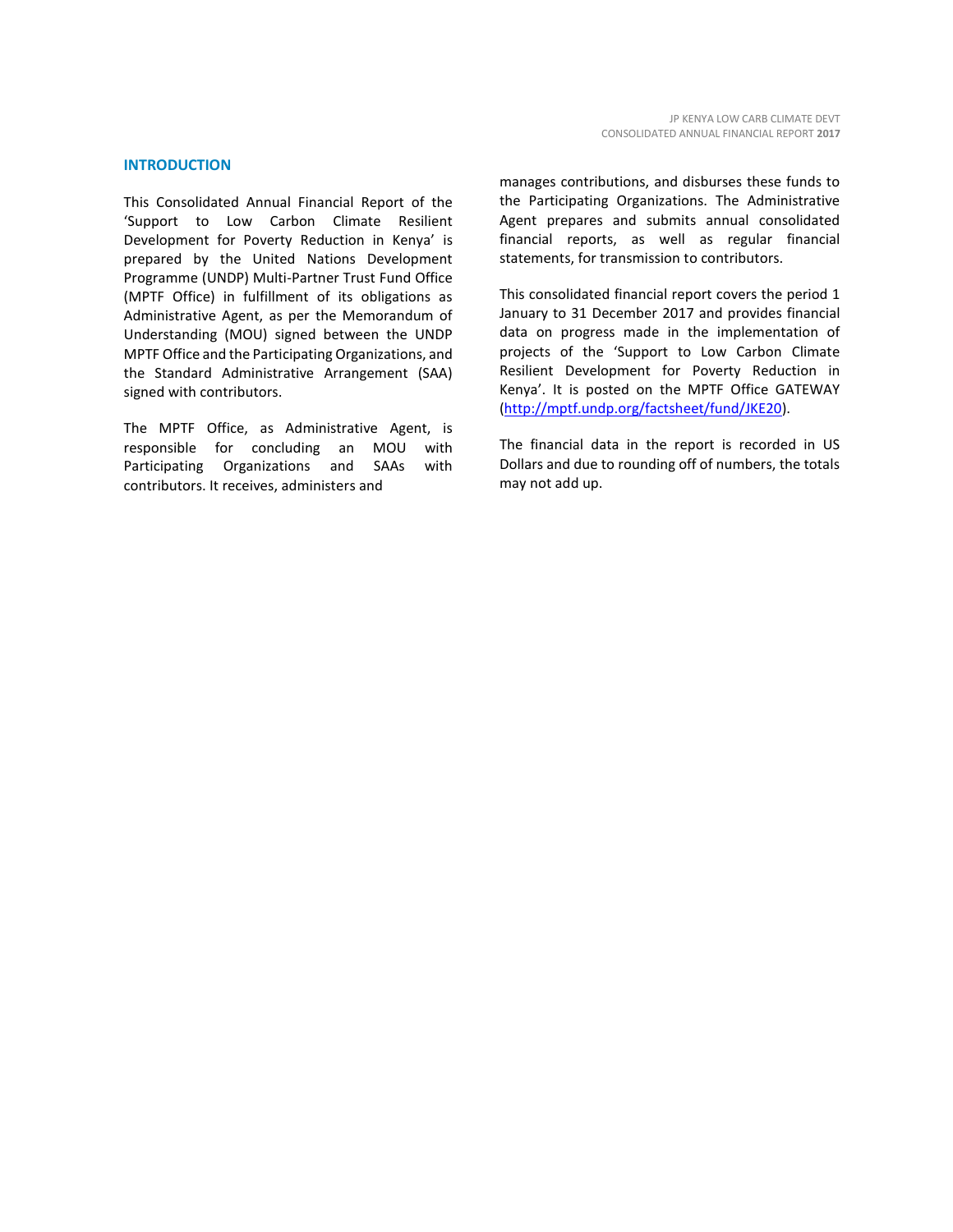#### **2017 FINANCIAL PERFORMANCE**

This chapter presents financial data and analysis of the 'Support to Low Carbon Climate Resilient Development for Poverty Reduction in Kenya' Joint Programme using the pass-through funding modality as of 31 December 2017. Financial information for this Fund is also available on the MPTF Office GATEWAY, at the following address: [http://mptf.undp.org/factsheet/fund/JKE20.](http://mptf.undp.org/factsheet/fund/JKE20)

# **1. SOURCES AND USES OF FUNDS**

As of 31 December 2017, **1** contributor deposited US\$ **1,777,618** in contribution and US\$ **1,740** was earned in interest.

#### The cumulative source of funds was US\$ **1,779,359**.

Of this amount, US\$ **1,757,756** has been net funded to **5** Participating Organizations, of which US\$ **1,782,805** has been reported as expenditure. The Administrative Agent fee has been charged at the approved rate of 1% on deposits and amounts to US\$ **17,776**. Table 1 provides an overview of the overall sources, uses, and balance of the Joint Programme as of 31 December 2017.

#### **Table 1. Financial Overview, as of 31 December 2017 (in US Dollars)**

|                                                                 | Annual 2016 | Annual 2017 | <b>Cumulative</b> |
|-----------------------------------------------------------------|-------------|-------------|-------------------|
| <b>Sources of Funds</b>                                         |             |             |                   |
| Contributions from donors                                       |             |             | 1,777,618         |
| Fund Earned Interest and Investment Income                      | 9           | 29          | 1,020             |
| Interest Income received from Participating Organizations       | 268         | 452         | 720               |
| Refunds by Administrative Agent to Contributors                 |             |             |                   |
| Fund balance transferred to another MDTF                        |             |             |                   |
| Other Income                                                    |             |             |                   |
| <b>Total: Sources of Funds</b>                                  | 277         | 481         | 1,779,359         |
| <b>Use of Funds</b>                                             |             |             |                   |
| <b>Transfers to Participating Organizations</b>                 |             |             | 1,759,841         |
| Refunds received from Participating Organizations               |             | (2,085)     | (2,085)           |
| <b>Net Funded Amount</b>                                        |             | (2,085)     | 1,757,756         |
| <b>Administrative Agent Fees</b>                                |             |             | 17,776            |
| Direct Costs: (Steering Committee, Secretariatetc.)             |             |             |                   |
| <b>Bank Charges</b>                                             | $\Omega$    | 0           | 11                |
| <b>Other Expenditures</b>                                       |             |             |                   |
| <b>Total: Uses of Funds</b>                                     | 0           | (2,085)     | 1,775,544         |
| Change in Fund cash balance with Administrative Agent           | 276         | 2,565       | 3,815             |
| Opening Fund balance (1 January)                                | 973         | 1,250       |                   |
| <b>Closing Fund balance (31 December)</b>                       | 1,250       | 3,815       | 3,815             |
| Net Funded Amount (Includes Direct Cost)                        |             | (2,085)     | 1,757,756         |
| Participating Organizations' Expenditure (Includes Direct Cost) | 791,851     | 92,336      | 1,782,805         |
| <b>Balance of Funds with Participating Organizations</b>        |             |             | (25,048)          |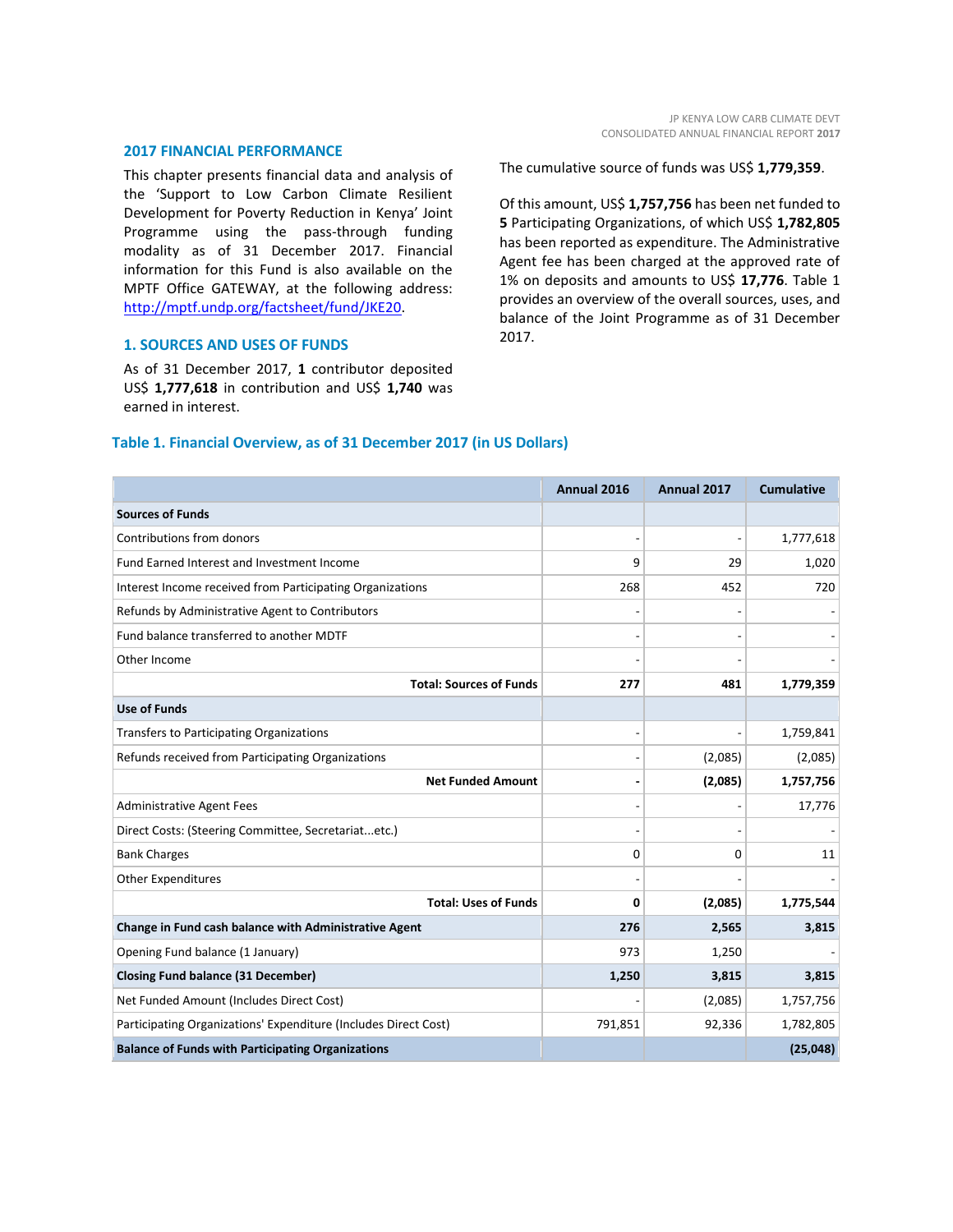# **2. PARTNER CONTRIBUTIONS**

Table 2 provides information on cumulative contribution received from all contributor to this Fund as of 31 December 2017.

The 'Support to Low Carbon Climate Resilient Development for Poverty Reduction in Kenya' Joint Programme is currently being financed by **1** contributor, as listed in the table below.

The table below includes commitments made up to 31 December 2017 through signed Standard Administrative Agreements, and deposits made through 2017. It does not include commitments that were made to the fund beyond 2017.

# **Table 2. Contributors' Commitments and Deposits, as of 31 December 2017 (in US Dollars)**

| <b>Contributors</b>                             | <b>Total</b><br><b>Commitments</b> | <b>Prior Years</b><br>as of 31-Dec-2016<br><b>Deposits</b> | <b>Current Year</b><br><b>Jan-Dec-2017</b><br><b>Deposits</b> | <b>Total</b><br><b>Deposits</b> |
|-------------------------------------------------|------------------------------------|------------------------------------------------------------|---------------------------------------------------------------|---------------------------------|
| Department for International Development (DFID) | 1,777,618                          | 1,777,618                                                  | ۰.                                                            | 1,777,618                       |
| <b>Grand Total</b>                              | 1,777,618                          | 1,777,618                                                  |                                                               | 1,777,618                       |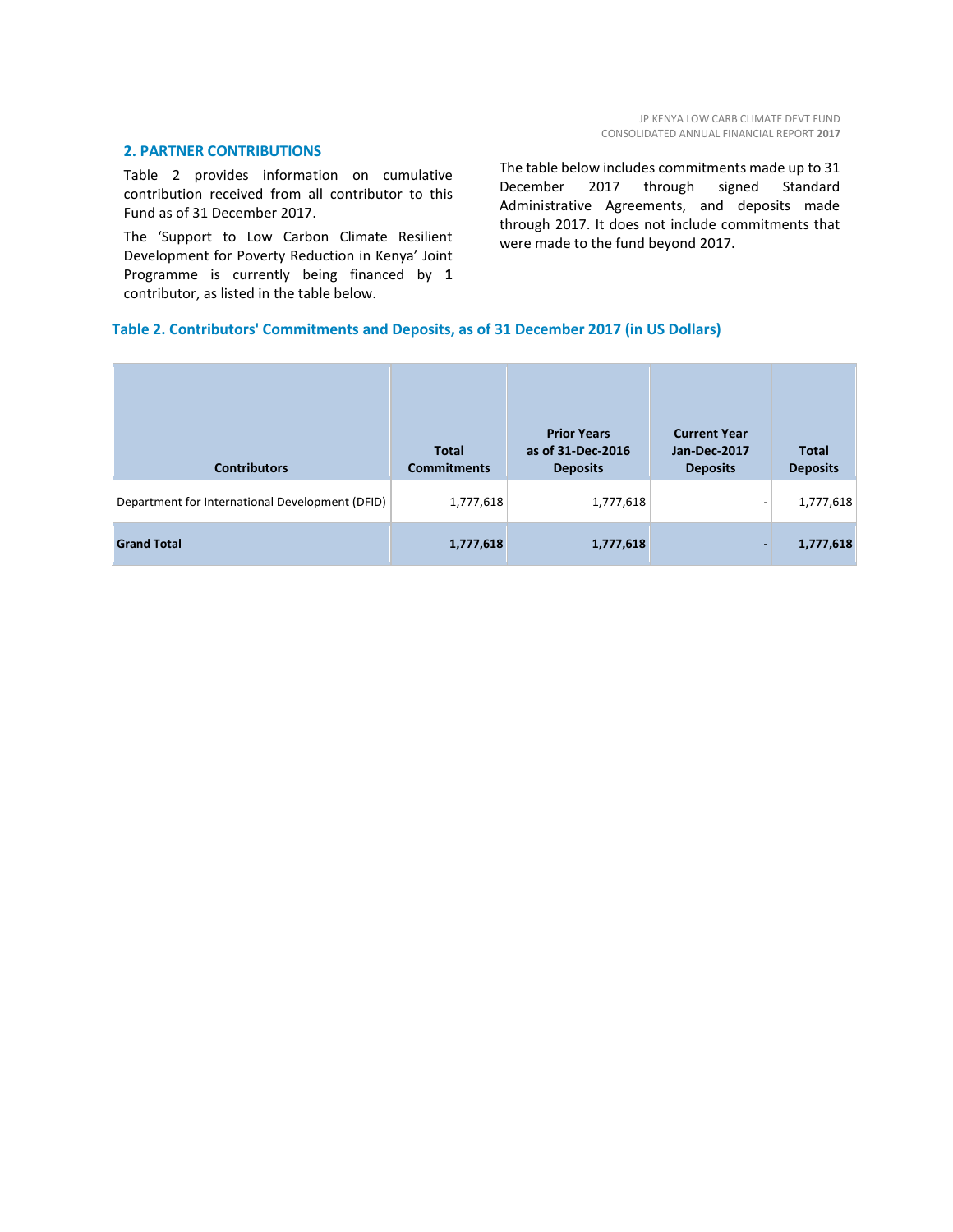#### **3. INTEREST EARNED**

Interest income is earned in two ways: 1) on the balance of funds held by the Administrative Agent (Fund earned interest), and 2) on the balance of funds held by the Participating Organizations (Agency earned interest) where their Financial Regulations and Rules allow return of interest to the AA.

As of 31 December **2017**, Fund earned interest amounts to US\$ **1,020**.

Interest received from Participating Organizations amounts to US\$ **720**, bringing the cumulative interest received to US\$ **1,740**.

Details are provided in the table below.

# **Table 3. Sources of Interest and Investment Income, as of 31 December 2017 (in US Dollars)**

| <b>Interest Earned</b>                            | <b>Prior Years</b><br>as of 31-Dec-2016 | <b>Current Year</b><br>Jan-Dec-2017 | <b>Total</b> |
|---------------------------------------------------|-----------------------------------------|-------------------------------------|--------------|
| <b>Administrative Agent</b>                       |                                         |                                     |              |
| <b>Fund Earned Interest and Investment Income</b> | 992                                     | 29                                  | 1,020        |
| <b>Total: Fund Earned Interest</b>                | 992                                     | 29                                  | 1,020        |
| <b>Participating Organization</b>                 |                                         |                                     |              |
| <b>UNESCO</b>                                     | 268                                     | 452                                 | 720          |
| <b>Total: Agency earned interest</b>              | 268                                     | 452                                 | 720          |
| <b>Grand Total</b>                                | 1,260                                   | 481                                 | 1,740        |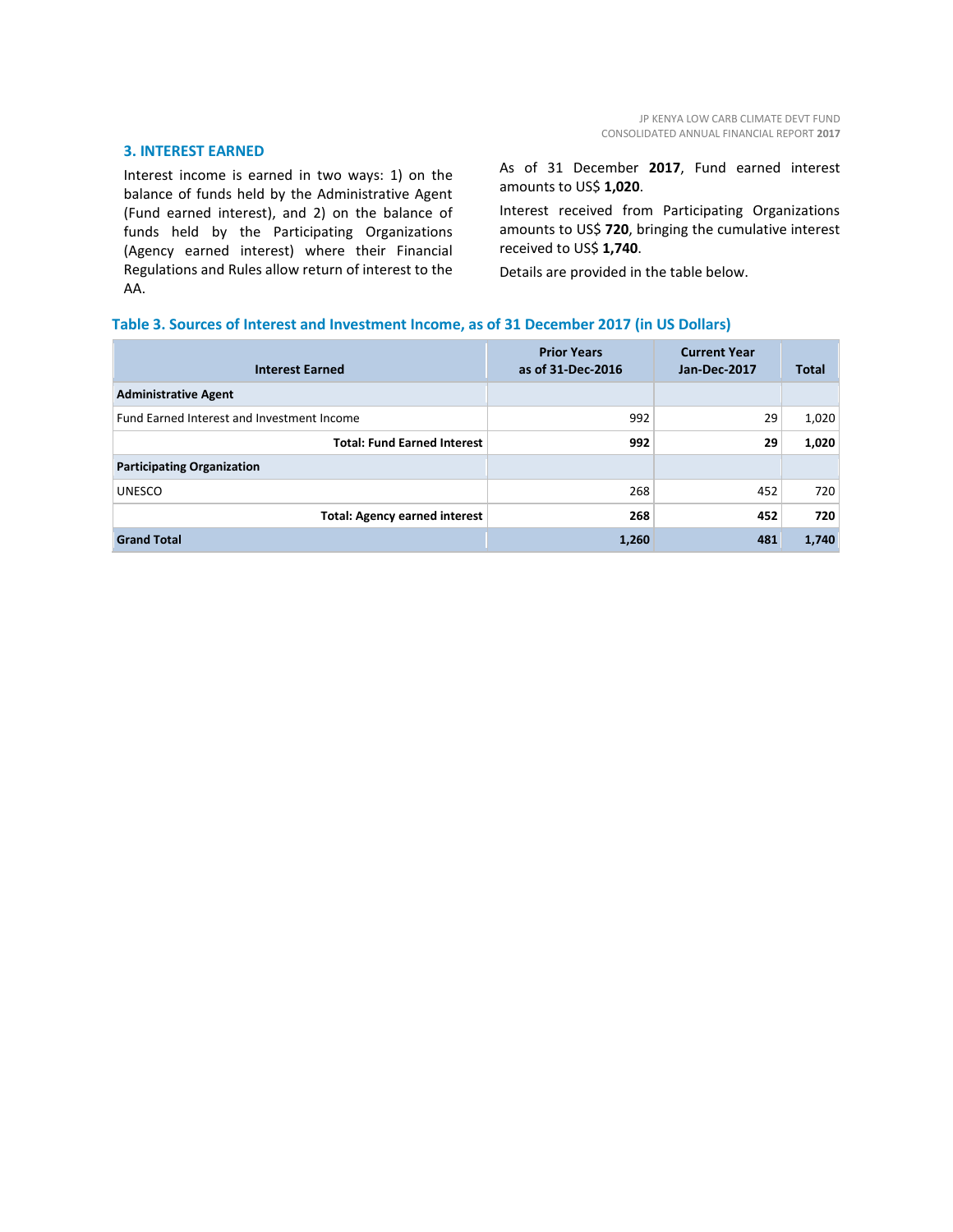## **4. TRANSFER OF FUNDS**

Allocations to Participating Organizations are approved by the Steering Committee and disbursed by the Administrative Agent. As of 31 December 2017, the AA has transferred US\$ **1,759,841** to **5** Participating Organizations (see list below).

# **4.1 TRANSFER BY PARTICIPATING ORGANIZATION**

Table 4.1 provides additional information on the refunds received by the MPTF Office, and the net funded amount for each of the Participating Organizations.

# **Table 4.1 Transfer, Refund, and Net Funded Amount by Participating Organization, as of 31 December 2017 (in US Dollars)**

|                               | Prior Years as of 31-Dec-2016 |                |                   |                  | <b>Current Year Jan-Dec-2017</b> |                   | <b>Total</b>     |                |                   |
|-------------------------------|-------------------------------|----------------|-------------------|------------------|----------------------------------|-------------------|------------------|----------------|-------------------|
| Participating<br>Organization | <b>Transfers</b>              | <b>Refunds</b> | <b>Net Funded</b> | <b>Transfers</b> | <b>Refunds</b>                   | <b>Net Funded</b> | <b>Transfers</b> | <b>Refunds</b> | <b>Net Funded</b> |
| <b>ILO</b>                    | 333,334                       |                | 333,334           |                  | (1,204)                          | (1,204)           | 333,334          | (1,204)        | 332,130           |
| <b>UNDP</b>                   | 946,306                       |                | 946,306           |                  |                                  |                   | 946,306          |                | 946,306           |
| <b>UNEP</b>                   | 274,552                       |                | 274,552           |                  |                                  |                   | 274,552          |                | 274,552           |
| <b>UNESCO</b>                 | 119,712                       |                | 119,712           |                  | (881)                            | (881)             | 119,712          | (881)          | 118,831           |
| <b>UNHABITAT</b>              | 85,937                        |                | 85,937            |                  |                                  |                   | 85,937           |                | 85,937            |
| <b>Grand Total</b>            | 1,759,841                     |                | 1,759,841         |                  | (2,085)                          | (2,085)           | 1,759,841        | (2,085)        | 1,757,756         |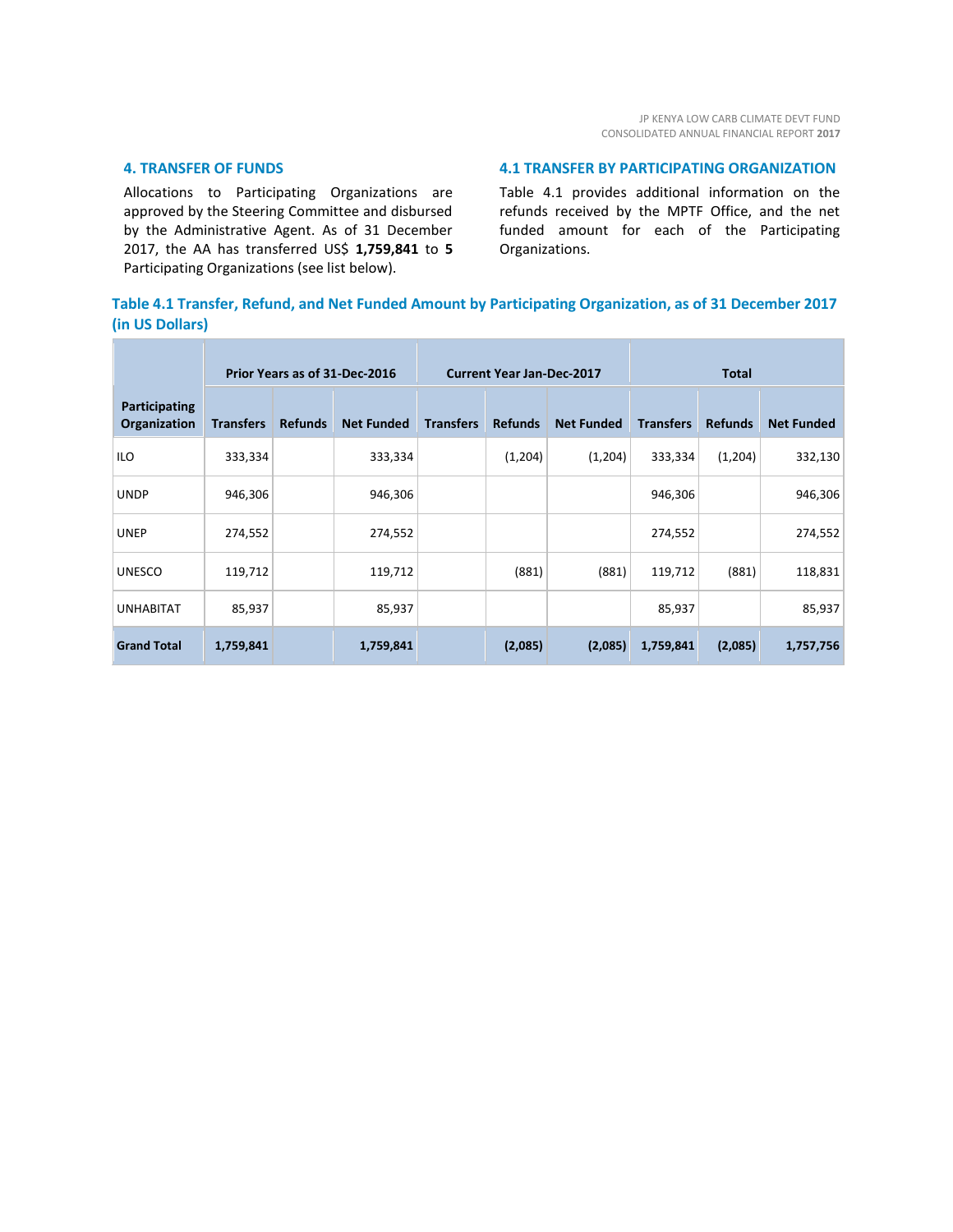# **5. EXPENDITURE AND FINANCIAL DELIVERY RATES**

All final expenditures reported for the year 2017 were submitted by the Headquarters of the Participating Organizations. These were consolidated by the MPTF Office.

Project expenditures are incurred and monitored by each Participating Organization, and are reported as per the agreed upon categories for inter-agency harmonized reporting. The reported expenditures were submitted via the MPTF Office's online expenditure reporting tool. The 2017 expenditure data has been posted on the MPTF Office GATEWAY at [http://mptf.undp.org/factsheet/fund/JKE20.](http://mptf.undp.org/factsheet/fund/JKE20) 

# **5.1 EXPENDITURE REPORTED BY PARTICIPATING ORGANIZATION**

In 2017, US\$ **(2,085)** was net funded to Participating Organizations, and US\$ **92,336** was reported in expenditure.

As shown in table 5.1 below, the cumulative net funded amount is US\$ **1,757,756** and cumulative expenditures reported by the Participating Organizations amount to US\$ **1,782,805**. This equates to an overall Fund expenditure delivery rate of **101** percent.

# **Table 5.1. Net Funded Amount, Reported Expenditure, and Financial Delivery by Participating Organization, as of 31 December 2017 (in US Dollars)**

|                               |                                  |                                    | <b>Expenditure</b>                      |                                     |                   |                           |
|-------------------------------|----------------------------------|------------------------------------|-----------------------------------------|-------------------------------------|-------------------|---------------------------|
|                               |                                  |                                    |                                         |                                     |                   |                           |
| Participating<br>Organization | <b>Approved</b><br><b>Amount</b> | <b>Net Funded</b><br><b>Amount</b> | <b>Prior Years</b><br>as of 31-Dec-2016 | <b>Current Year</b><br>Jan-Dec-2017 | <b>Cumulative</b> | <b>Delivery Rate</b><br>% |
| <b>ILO</b>                    | 333,334                          | 332,130                            | 331,712                                 | 418                                 | 332,130           | 100.00                    |
| <b>UNDP</b>                   | 946,306                          | 946,306                            | 920,609                                 | 51,116                              | 971,726           | 102.69                    |
| <b>UNEP</b>                   | 274,552                          | 274,552                            | 274,552                                 |                                     | 274,552           | 100.00                    |
| <b>UNESCO</b>                 | 119,712                          | 118,831                            | 112,088                                 | 6,744                               | 118,831           | 100.00                    |
| <b>UNHABITAT</b>              | 85,937                           | 85,937                             | 51,507                                  | 34,059                              | 85,566            | 99.57                     |
| <b>Grand Total</b>            | 1,759,841                        | 1,757,756                          | 1,690,468                               | 92,336                              | 1,782,805         | 101.43                    |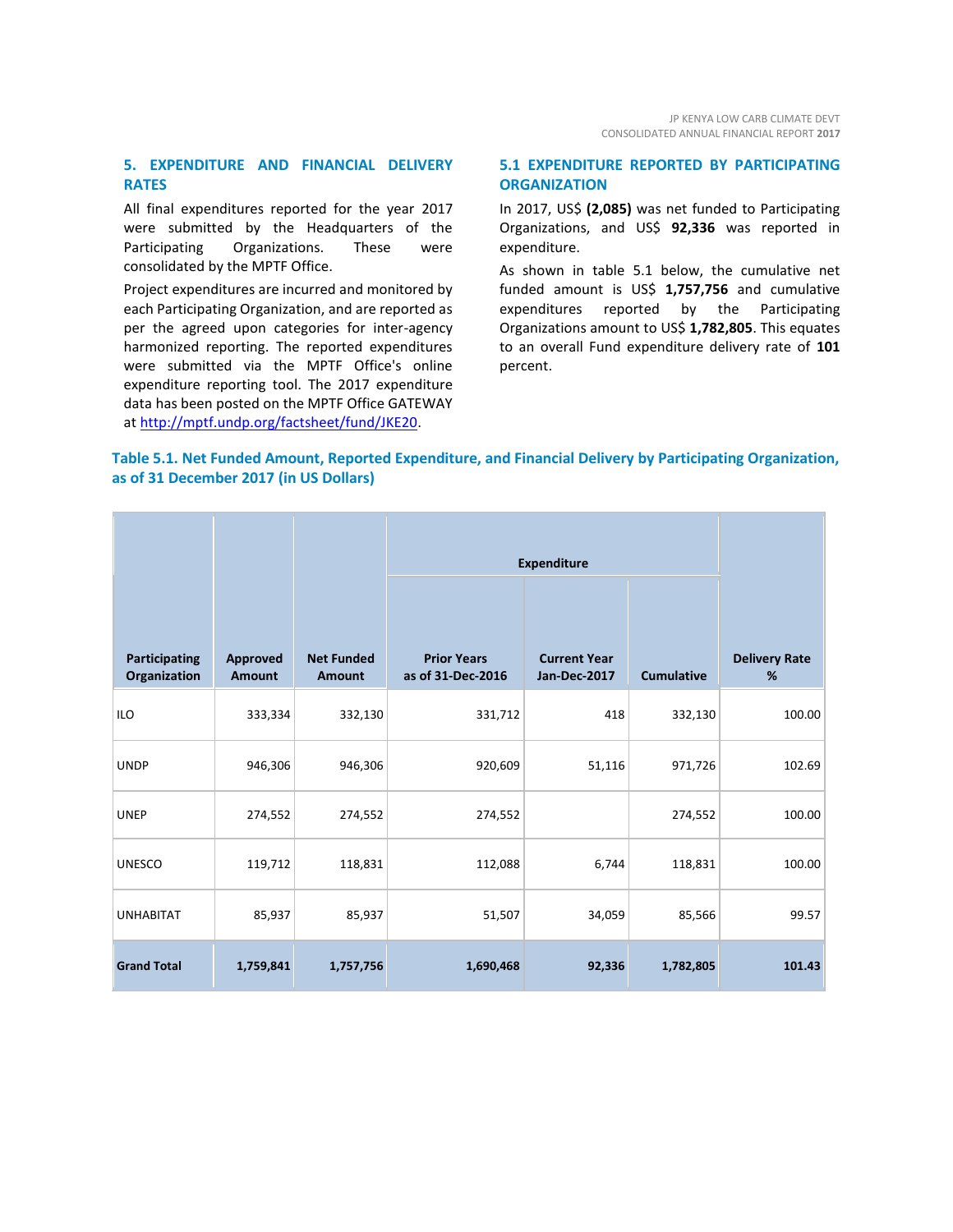# **5.2 EXPENDITURE REPORTED BY CATEGORY**

Project expenditures are incurred and monitored by each Participating Organization and are reported as per the agreed categories for inter-agency harmonized reporting. In 2006 the UN Development Group (UNDG) established six categories against which UN entities must report inter-agency project expenditures. Effective 1 January 2012, the UN Chief Executive Board (CEB) modified these categories as a result of IPSAS adoption to comprise the following eight categories. See table below.

# **2012 CEB Expense Categories**

- 1. Staff and personnel costs
- 2. Supplies, commodities and materials
- 3. Equipment, vehicles, furniture and depreciation
- 4. Contractual services
- 5. Travel
- 6. Transfers and grants
- 7. General operating expenses
- 8. Indirect costs

\_\_\_\_\_\_\_\_\_\_\_\_\_\_\_\_\_\_\_\_\_\_

# **Table 5.2 Expenditure by UNDG Budget Category, as of 31 December 2017 (in US Dollars)**

|                                                 | <b>Expenditure</b>                      |                                            |              |                                                     |
|-------------------------------------------------|-----------------------------------------|--------------------------------------------|--------------|-----------------------------------------------------|
| Category                                        | <b>Prior Years</b><br>as of 31-Dec-2016 | <b>Current Year</b><br><b>Jan-Dec-2017</b> | <b>Total</b> | <b>Percentage of Total</b><br><b>Programme Cost</b> |
| <b>Staff &amp; Personnel Cost</b>               | 437,922                                 | 28,331                                     | 466,253      | 27.92                                               |
| Supplies, Commodities and Materials             | 13,787                                  | 1,923                                      | 15,710       | 0.94                                                |
| Equipment, Vehicles, Furniture and Depreciation | 18,353                                  | 4,788                                      | 23,141       | 1.39                                                |
| <b>Contractual Services</b>                     | 413,206                                 | 11,178                                     | 424,384      | 25.41                                               |
| Travel                                          | 210,429                                 | 20,584                                     | 231,013      | 13.83                                               |
| <b>Transfers and Grants</b>                     | 49,031                                  | $\overline{a}$                             | 49,031       | 2.94                                                |
| <b>General Operating</b>                        | 440,802                                 | 19,505                                     | 460,308      | 27.57                                               |
| <b>Programme Costs Total</b>                    | 1,583,530                               | 86,309                                     | 1,669,839    | 100.00                                              |
| <sup>1</sup> Indirect Support Costs Total       | 106,938                                 | 6,028                                      | 112,966      | 6.77                                                |
| <b>Total</b>                                    | 1,690,468                               | 92,336                                     | 1,782,805    |                                                     |

**1 Indirect Support Costs** charged by Participating Organization, based on their financial regulations, can be deducted upfront or at a later stage during implementation. The percentage may therefore appear to exceed the 7% agreed-upon for on-going projects. Once projects are financially closed, this number is not to exceed 7%.